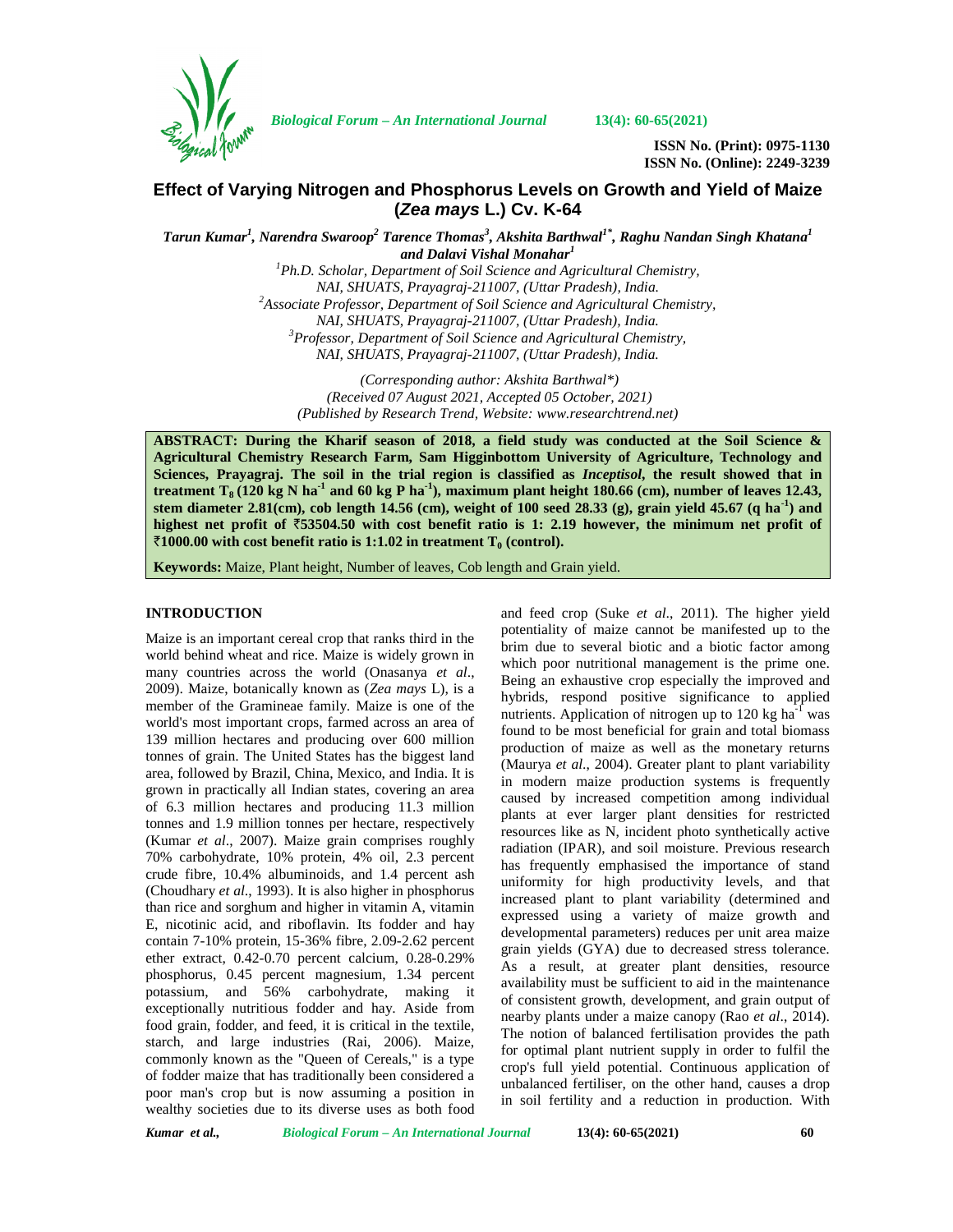these considerations in mind, the current study was undertaken to explore the effect of balanced fertilisation on maize yield and soil fertility (Paramasivan *et al*., 2012). Fertilizer plays a vital role in improving maize production and has a significant economic impact. A well-balanced and optimal use of nitrogen, phosphorous, potassium, and sulphur fertiliser, as well as sulphur fertiliser, is critical to enhancing cereal yields.

### **MATERIALS AND METHODS**

The current study consists of a field experiment conducted at the Soil Science & Agricultural Chemistry Research Farm, Sam Higginbottom University of Agriculture Technology and Sciences Prayagraj during the Kharif season 2018, which is located at 25°24′30″N latitude, 81°51′10″E longitude. This chapter describes the experimental site, soil, and climate in depth, as well as the experimental design, layout plan, cultural practise, and procedures used for the parameters. Prayagraj district is located in the subtropical zone of South East Uttar Pradesh, which has extremely hot summers and mild winters. The highest temperature in the area can reach 46°C-48°C and rarely falls below  $4^{\circ}$ C – 5<sup> $\circ$ </sup>C. The relative humidity ranged from 20% to 94%. The average yearly rainfall in this area is roughly 1100 mm. It has a subtropical climate and receives about 1100 mm of rain per year on average, with the most of the rain falling between July and the end of September. However, precipitation was not uncommon during the winter. The winter months were extremely frigid, while the summer months were extremely hot and dry. During the crop season, the minimum temperature is expected to be 27.1°C and the maximum temperature is expected to be 39.94°C. The minimum humidity was 57.70% and the maximum humidity was 75.37%.

The experiment will be set up in randomised block design with three levels of Nitrogen and Phosphorus, with plot sizes of  $2 \times 2$  m<sup>2</sup> for crop seed rate of 18-20 kg ha-1 (*Zea mays* L.) Cv. K-64. Maize was sown on July  $12<sup>th</sup>$ , 2018, with Urea and SSP as nitrogen and phosphorus sources, respectively. A base dose of fertiliser was administered in each plot based on treatment allocation, with uniform furrows expanded by roughly 5 cm. To raise the crop, all agronomic practises were carried out evenly. In November of 2018, the crop was harvested.

**Table 1: The treatments consisted of nine combinations of N and P source of fertilizer.**

|                | <b>Treatment</b>    | Rate of fertilizers application                        | <b>Symbol</b> |
|----------------|---------------------|--------------------------------------------------------|---------------|
| $T_0$          | <b>Control</b>      | No fertilizer doses                                    | $(L_0F_0)$    |
| $\mathbf{T}_1$ | $0\% N + 50\% P$    | $N@0$ kg ha <sup>-1</sup> + P@30 kg ha <sup>-1</sup>   | $(L0F_1)$     |
| T <sub>2</sub> | $0\% N + 100\% P$   | $N@0$ kg ha <sup>-1</sup> + P@60 kg ha <sup>-1</sup>   | $(L_0F_2)$    |
| $T_3$          | 50 % N + 0 % P      | $N@60$ kg ha <sup>-1</sup> + P@0 kg ha <sup>-1</sup>   | $(L_1 F_0)$   |
| $T_4$          | 50 % N + 50 % P     | N@60 kg ha <sup>-1</sup> + P@30 kg ha <sup>-1</sup>    | $(L_1F_1)$    |
| $T_5$          | 50 % N + 100 % P    | $N@60$ kg ha <sup>-1</sup> + P@60 kg ha <sup>-1</sup>  | $(L_1F_2)$    |
| $T_6$          | $100\% N + 0\% P$   | $N@120$ kg ha <sup>-1</sup> + P@0 kg ha <sup>-1</sup>  | $(L_2F_0)$    |
| $T_7$          | $100\% N + 50\% P$  | $N@120$ kg ha <sup>-1</sup> + P@30 kg ha <sup>-1</sup> | $(L_2F_1)$    |
| $T_8$          | $100\% N + 100\% P$ | $N@120$ kg ha <sup>-1</sup> + P@60 kg ha <sup>-1</sup> | $(L_2F_2)$    |

## **RESULTS AND DISCUSSION**

**Plant height (cm):** The data clearly indicates the response of maize plant height recorded at 30 DAS, 60 DAS, 90 DAS, and 120 DAS as influenced by varying N and P levels. The plant height of maize was shown to grow dramatically as N and P levels rose. The maximum plant height in  $T_8$  (120 kg N ha<sup>-1</sup> and 60 kg P ha<sup>-1</sup>) was 39.26 cm, 83.96 cm, 160.33 cm, and 180.66 cm at 30 DAS, 60 DAS, 90 DAS, and 120 DAS, respectively, whereas the minimum plant height in  $T_0$ (control) was 26.67 cm, 48.86 cm, 103.67 cm, and 120.06 cm at 30 DAS, 60 DAS, 90 DAS, and 120 DAS. Increased plant height owing to increased N and P fertilisers may be due to appropriate nutrient availability, which in turn helps in robust vegetative growth of plants and subsequently increases the plant through cell elongation, cell division, photosynthesis, and turbidity of plant cell. Khan *et al*., (2014); Reddy *et al*., (2018)

**Number of leaves:** As depicted in the maximum number of leaves of maize at different days after sowing (DAS) at 30, 60, 90 and 120 were found in

treatment T<sub>8</sub> (120 kg N ha<sup>-1</sup> and 60 kg P ha<sup>-1</sup>) was 6.53, 9.2, 11.93 and 12.43 respectively. While the minimum values of the result were found in treatment  $T_0$  (control) 4.4, 5.6, 8.56 and 9.23 respectively.

The influence of varied quantities of N and P fertilisers on the number of maize leaves was also found to be substantial. It is generally too favourable to root and shoot growth of plants, enhancing cell permeability and providing plant nutrients and micronutrients. Nitrogen promotes vegetative growth by cell elongation, as opposed to cell division and expansion. It is an important component of proteins and is found in a variety of other chemicals with significant physiological impact in plant metabolism. Phosphorus is essential for energy storage and transfer. It improves the quality of various fruit, pasture, vegetative, and grain crops while also increasing crop disease resistance. Asghar *et al*., (2010); Reddy *et al*., (2018) **Stem diameter (cm):** Perusal of the maximum stem diameter of maize at different days after sowing (DAS) at 30, 60, 90 and 120 were found in treatment  $T_8$  (120) kg N ha $^{-1}$  and 60 kg P ha $^{-1}$ ) which was 1.45 cm, 2.24 cm, 2.46 cm and 2.81 cm while the minimum values of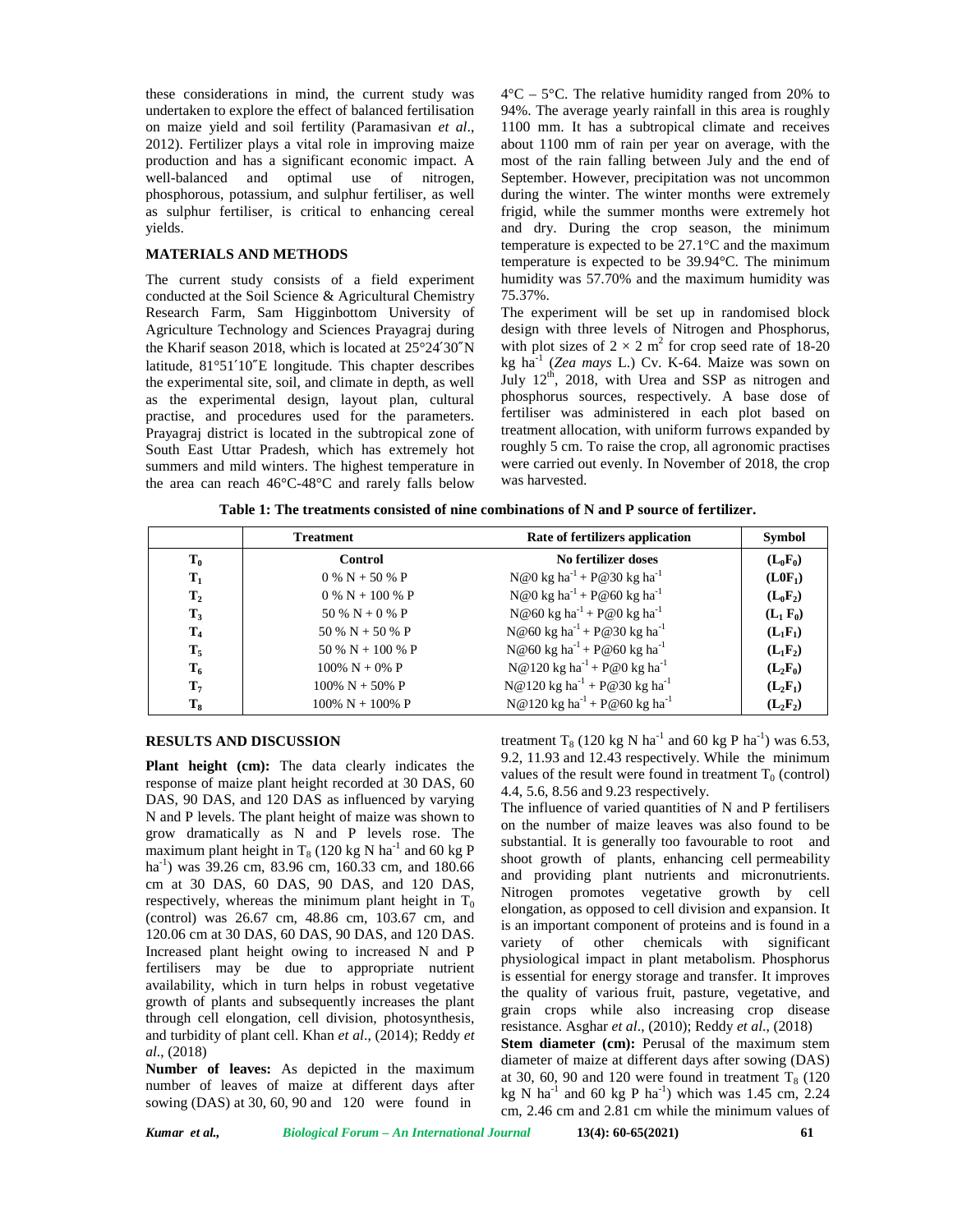the result were found in treatment  $T_0$  (control) which were 1.04 cm, 1.47 cm, 1.6cm and 1.74 cm respectively. Fertilizer applications of N and P greatly boost plant height, stem girth, leaf number, and yield Law-Ogbomo, (2009).

**Cob length (cm):** The result of data depicted the maximum cob length of maize at were found in treatment  $T_8$  (120 kg N ha<sup>-1</sup> and 60 kg P ha<sup>-1</sup>) which was 14.56 cm while the minimum values of the result were found in treatment  $T_0$  (control) which was 8.91 cm respectively. Cob length, cob diameter, 100 grain weight, and grain yield all rose significantly  $(P = .05)$ with N and P fertiliser applications, with 90 kg N  $\text{ha}^{-1}$ and 30 kg P  $ha^{-1}$  providing the maximum value. As a result, more research is needed to determine the veracity of this rate of maximum output. Olusegun (2014); Djaman and Irmak (2018).

**Weight of 100 seed (g):** The result of data depicted the maximum weight of 100 seed of maize at were found in treatment  $T_8$  (120 kg N ha<sup>-1</sup> and 60 kg P ha<sup>-1</sup>) which was 28.33 g while the minimum values of the result were found in treatment  $T_0$  (control) which was 19.43 g respectively. The statistical analysis of weight of 100 seeds data indicates that there was a significant difference in weight of 100 seed (g) interaction between nitrogen and phosphorus. Same result also found by Ali (2010).

**Grain yield (q ha-1):** The result of data the maximum grain yield of maize at were found in treatment  $T_8$  (120 kg N ha<sup>-1</sup> and 60 kg P ha<sup>-1</sup>) which was 45.67q ha<sup>-1</sup> while the minimum values of the result were found in treatment  $T_0$  (control) which was 17.42q ha<sup>-1</sup> respectively. Grain yield interaction between nitrogen and phosphorus was found to be statistically significant, according to grain yield data analysis. Mahesh (2010) discovered the same result.

Selling price of Maize (Seed yield) =  $2150\frac{7}{9}$  q

According to following table: - The economy of different treatment concerned, the treatment  $T_8$  ( $L_2R_2$ ) provides highest net profit of  $\overline{5}3504.50$  with cost benefit ratio is 1: 2.19 however, the minimum net profit of  $\overline{\xi}$ 1000.00 was recorded in the treatment T<sub>0</sub> (L<sub>0</sub>R<sub>0</sub>) with cost benefit ratio is 1:1.02.

| <b>Treatments</b> | <b>30 DAS</b> | <b>60 DAS</b> | <b>90 DAS</b> | <b>120 DAS</b> |
|-------------------|---------------|---------------|---------------|----------------|
| $\rm T_{0}$       | 26.67         | 48.86         | 103.67        | 120.06         |
| $T_1$             | 27.76         | 53.33         | 113.33        | 126.66         |
| $T_2$             | 28.17         | 55.2          | 118.16        | 130.00         |
| $T_3$             | 29.67         | 61.00         | 125.23        | 145.67         |
| T <sub>4</sub>    | 31.53         | 64.23         | 134.26        | 157.33         |
| $T_5$             | 33.13         | 66.13         | 138.67        | 163.34         |
| $T_6$             | 35.16         | 72.26         | 149.93        | 170.34         |
| T <sub>7</sub>    | 37.66         | 79.4          | 155.66        | 173.33         |
| $T_8$             | 39.26         | 83.96         | 160.33        | 180.66         |
| F-test            | <b>NS</b>     | S             | S             | S              |
| S. Em $\pm$       | 4.079         | 7.248         | 7.580         | 11.272         |
| $C.D. (P=0.05)$   | 11.966        | 21.261        | 22.233        | 33.064         |

**Table 2: The effect of varying N and P levels on maize plant height (cm) at different day intervals.**



**Fig. 1.** The effect of varying N and P levels on maize plant height (cm) at different day intervals.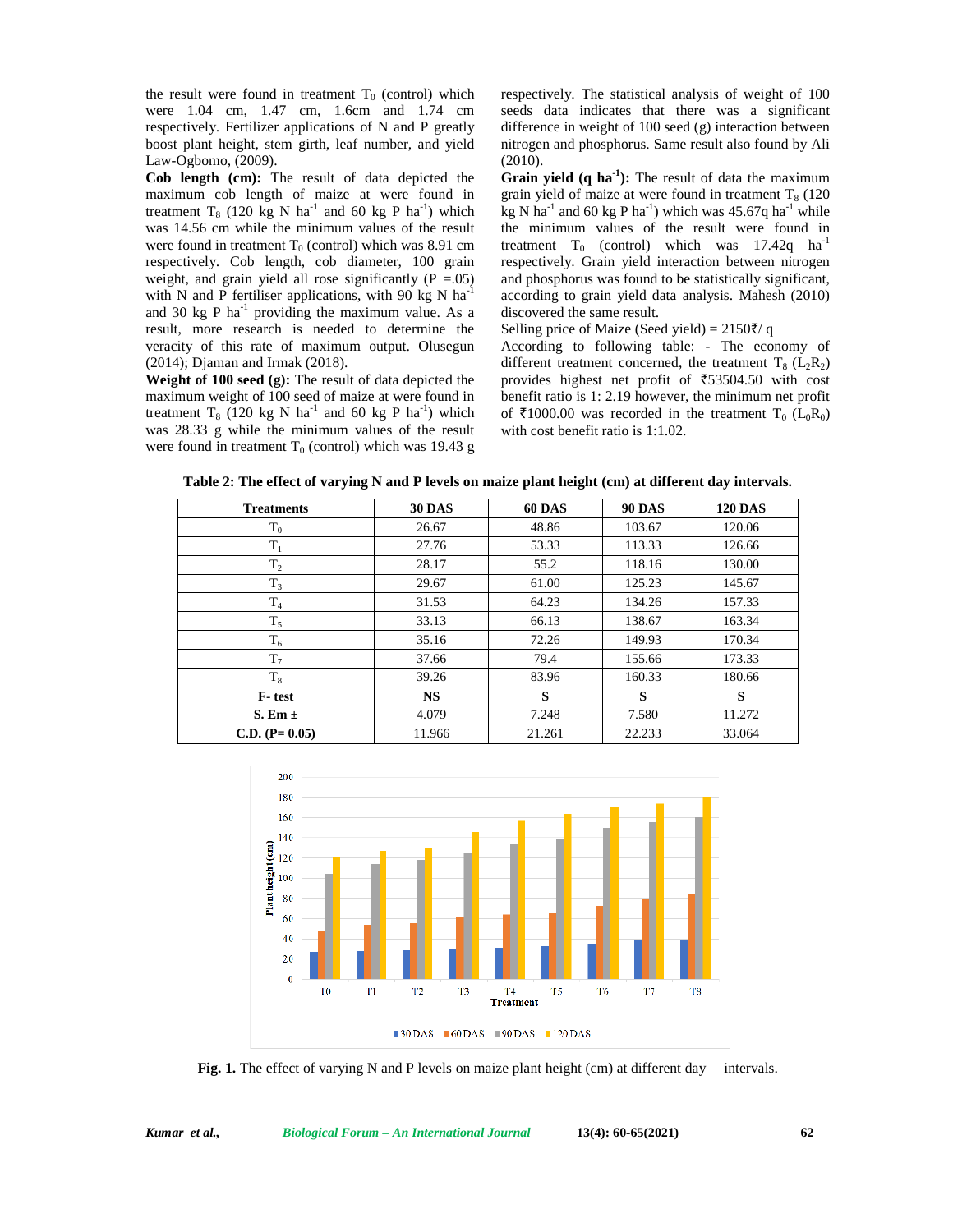| <b>Treatments</b> | <b>30 DAS</b> | <b>60 DAS</b> | <b>90 DAS</b> | <b>120 DAS</b> |
|-------------------|---------------|---------------|---------------|----------------|
| $T_0$             | 4.4           | 5.6           | 8.56          | 9.23           |
| $T_1$             | 4.76          | 5.76          | 8.6           | 9.6            |
| T <sub>2</sub>    | 4.8           | 6.26          | 8.33          | 9.8            |
| $T_3$             | 5.16          | 6.3           | 8.66          | 10.2           |
| $\rm T_4$         | 5.23          | 6.63          | 8.7           | 11.13          |
| $T_5$             | 5.73          | 7.1           | 9.03          | 11.3           |
| $T_6$             | 6.13          | 8.23          | 9.67          | 10.46          |
| $T_7$             | 6.3           | 8.7           | 11.06         | 12.03          |
| $\rm T_8$         | 6.53          | 9.2           | 11.93         | 12.43          |
| F-test            | <b>NS</b>     | S             | s             | S              |
| $S. Em \pm$       | 0.495         | 0.337         | 0.444         | 0.420          |
| $C.D. (P=0.05)$   | 1.453         | 0.989         | 1.304         | 1.233          |

**Table 3: The effect of varying levels of N and P on the number of leaves per maize plant at different time intervals.**



**Fig. 2.** The effect of varying levels of N and P on the number of leaves per maize plant at different time intervals.

**Table 4: The effect of varying levels of N and P on maize stem diameter (cm) at different time intervals.**

| <b>Treatments</b> | <b>30 DAS</b> | <b>60 DAS</b> | <b>90 DAS</b> | <b>120 DAS</b> |
|-------------------|---------------|---------------|---------------|----------------|
| $\rm T_{0}$       | 1.04          | 1.47          | 1.6           | 1.74           |
|                   | 1.1           | 1.58          | 1.76          | 1.8            |
| $T_2$             | 1.12          | 1.64          | 1.82          | 2.01           |
| $T_3$             | 1.18          | 1.76          | 1.86          | 2.21           |
| $\rm T_4$         | 1.22          | 1.82          | 1.95          | 2.33           |
| $T_5$             | 1.24          | 1.92          | 1.98          | 2.45           |
| $T_6$             | 1.35          | 2.01          | 2.21          | 2.57           |
| T <sub>7</sub>    | 1.39          | 2.16          | 2.37          | 2.7            |
| $T_8$             | 1.45          | 2.24          | 2.46          | 2.81           |
| F-test            | <b>NS</b>     | s             | s             | S              |
| $S. Em \pm$       | 0.120         | 0.078         | 0.067         | 0.062          |
| $C.D. (P=0.05)$   | 0.352         | 0.230         | 0.199         | 0.183          |



*Kumar et al., Biological Forum – An International Journal* **13(4): 60-65(2021) 63 Fig. 3.** The effect of varying levels of N and P on maize stem diameter (cm) at different time intervals.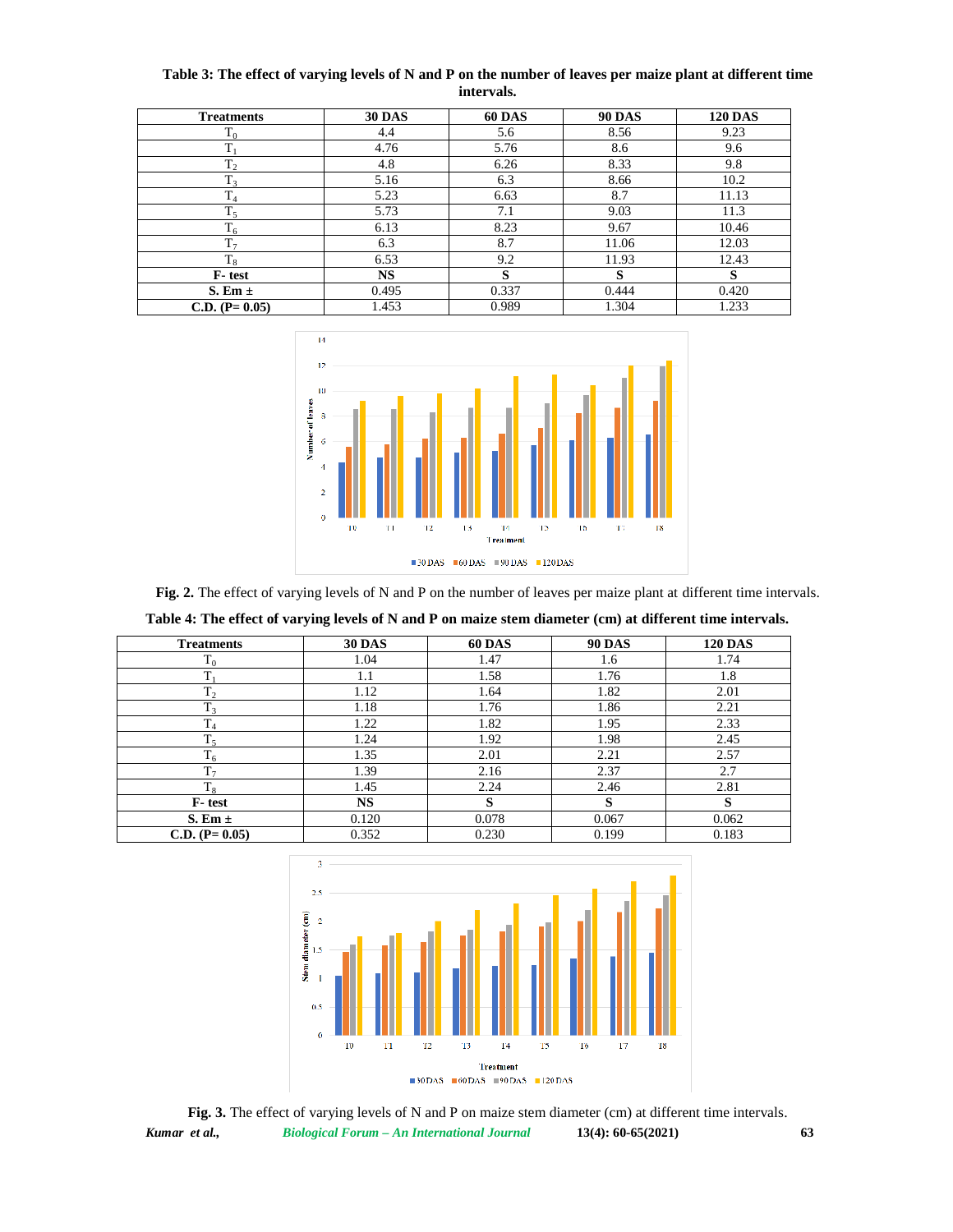| Table 5: The effect of varying N and P levels on maize cob length (cm), weight of 100 seed (g), and grain yield |  |
|-----------------------------------------------------------------------------------------------------------------|--|
| $(a ha-1)$ .                                                                                                    |  |

| <b>Treatments</b> | Cob length (cm) | weight of $100 \text{ seed (g)}$ | Grain yield $(q \, ha^{-1})$ |
|-------------------|-----------------|----------------------------------|------------------------------|
| $\rm T_{0}$       | 8.91            | 19.43                            | 17.42                        |
| T                 | 9.53            | 20.4                             | 19.31                        |
| T <sub>2</sub>    | 10.16           | 21.63                            | 22.18                        |
| $T_3$             | 11.76           | 23.13                            | 25.22                        |
| T <sub>4</sub>    | 12.26           | 23.96                            | 28.67                        |
| $T_5$             | 12.63           | 24.73                            | 34.86                        |
| $T_6$             | 13.06           | 25.16                            | 39.20                        |
| T <sub>7</sub>    | 13.67           | 26.83                            | 42.87                        |
| $T_{\rm R}$       | 14.56           | 28.33                            | 45.67                        |
| F-test            | S               | S                                | s                            |
| $S.$ Em $+$       | 0.458           | 0.654                            | 1.297                        |
| $C.D. (P=0.05)$   | 1.344           | 1.918                            | 3.806                        |



**Fig. 4.** The effect of varying N and P levels on maize cob length (cm), weight of 100 seed (g), and grain yield

 $(a ha^{-1})$ .

**Table 6: Effect of different cost benefit ratio (C: B) of different treatment combination with maize crop.**

| <b>Treatment</b> | Yield<br>$(q \, ha^{-1})$ | <b>Selling</b><br>rate<br>$($ ₹/ q) | Gross return<br>$(\overline{\tau} \text{ ha}^{-1})$ | <b>Total cost of</b><br>cultivation<br>$(\bar{\tau} \text{ ha}^{-1})$ | Net profit<br>$(\bar{z}$ ha <sup>-1</sup> ) | Cost benefit ratio<br>(C: B) |
|------------------|---------------------------|-------------------------------------|-----------------------------------------------------|-----------------------------------------------------------------------|---------------------------------------------|------------------------------|
| $T_0$            | 17.42                     | 2150.00                             | 37453.00                                            | 36453.00                                                              | 1000.00                                     | 1:1.02                       |
| $T_1$            | 19.31                     | 2150.00                             | 41516.50                                            | 39265.5                                                               | 2251.00                                     | 1:1.05                       |
| T <sub>2</sub>   | 22.18                     | 2150.00                             | 47687.00                                            | 42078                                                                 | 5609.00                                     | 1:1.13                       |
| $T_3$            | 25.22                     | 2150.00                             | 54223.00                                            | 37757                                                                 | 16466.00                                    | 1:1.43                       |
| $T_4$            | 28.67                     | 2150.00                             | 61640.50                                            | 40569.5                                                               | 21071.00                                    | 1:1.51                       |
| $T_5$            | 34.86                     | 2150.00                             | 74949.00                                            | 43382                                                                 | 31567.00                                    | 1:1.72                       |
| $T_6$            | 39.20                     | 2150.00                             | 84280.00                                            | 39061                                                                 | 45219.00                                    | 1:2.15                       |
| T <sub>7</sub>   | 42.87                     | 2150.00                             | 92170.50                                            | 41873.5                                                               | 50317.00                                    | 1:2.20                       |
| $\rm T_8$        | 45.67                     | 2150.00                             | 98190.50                                            | 44686                                                                 | 53504.50                                    | 1:2.19                       |

#### **CONCLUSION**

In the present investigation, it was apparent that application of N and P fertilizer in treatment  $T_8$  (120 kg) N ha<sup>-1</sup> and 60 kg P ha<sup>-1</sup>) was found on maximum plant height, number of leaves, stem diameter, cob length, weight of 100 seed and grain yield than other treatment combinations. Plant height, number of leaves, stem diameter, cob length, weight of 100 seed and grain yield are significant. Thus it can be concluded that different levels of N and P fertilizer improved soil available nutrient, increased plant height, number of leaves, stem diameter, cob length and weight of 100 seeds. However, grain yield increased and also among the treatments  $T_8$  recorded the best treatment which

increased the availability of nutrient and influenced on plant parameters of Maize as well as gave the maximum net return  $\overline{5}$ 53504.50 ha<sup>-1</sup>.

**Acknowledgements.** The authors are grateful to the Hon'ble Vice chancellor SHUATS, Department of Soil Science and Agricultural Chemistry, Naini Agriculture Institute, for taking their keen interest and encouragement to carry out the research work.

**Conflict of Interest.** None.

## **REFERENCES**

Ali, M. S., Paul, N. K., & Quayyum M. A. (2010). Production potential of different varieties of hybrid maize (*Zea mays* L.) with groundnut (*Arachis hypogaea* L.) under intercropping system. *Bangladesh J. Agri. Res., 35*(1): 51-64.

*Kumar et al., Biological Forum – An International Journal* **13(4): 60-65(2021) 64**